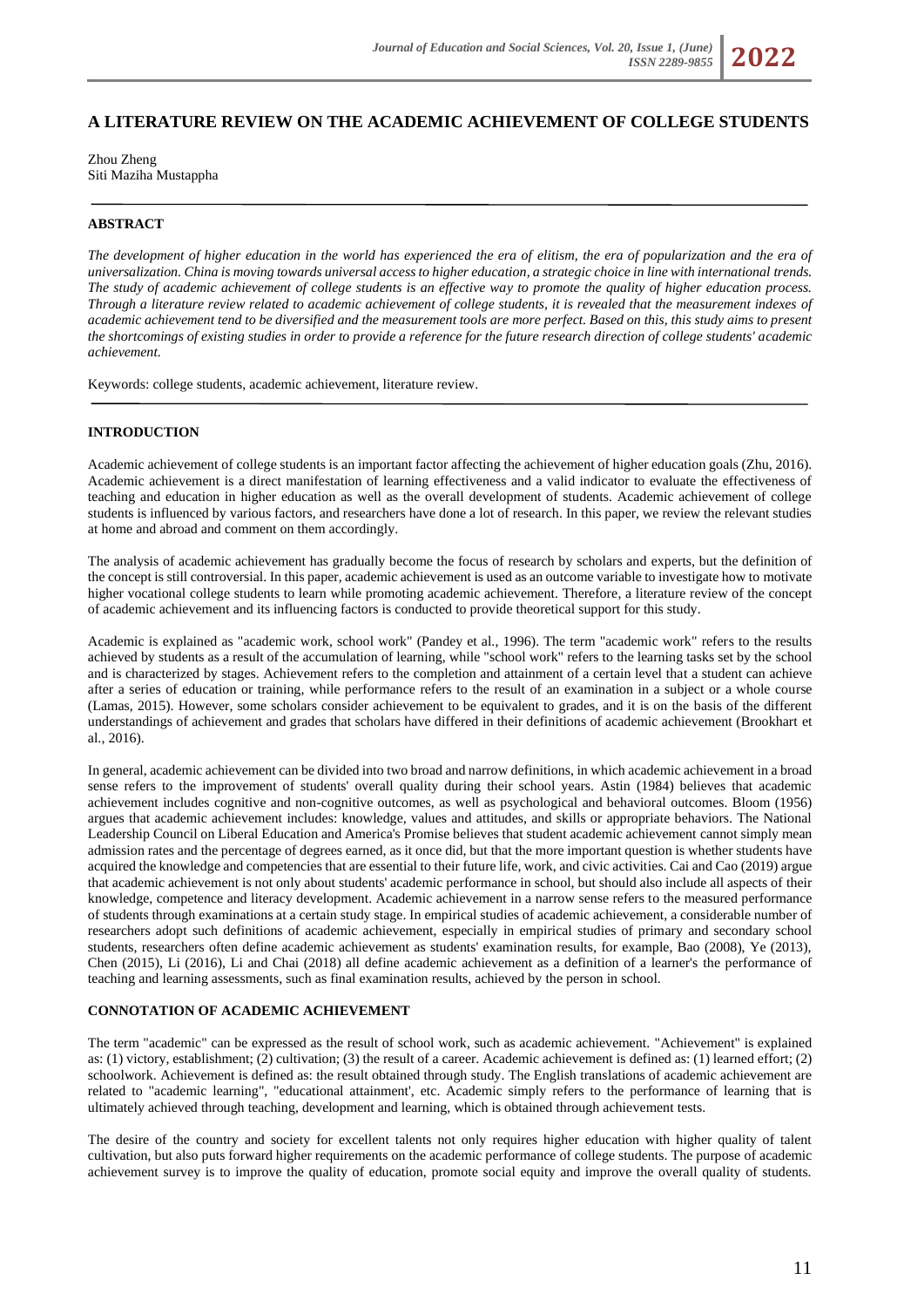Through the relevant survey, the society can understand the current situation of education more clearly, which is conducive to timely monitoring and promoting the development of education (Quality Assurance & School-based Support Division Education Bureau, 2016). Taylor (2019)'s concept of "educational assessment" and the "goal-oriented" assessment theory have laid an important theoretical and technical foundation for educational assessment. Since the 1980s, organizations and countries around the world have been committed to developing and improving academic achievement survey systems and actively expanding the scale of academic achievement surveys in order to better achieve large-scale academic achievement evaluation (Kuh et al., 2006).

The development of the concept of college student academic achievement can be traced back to 1966, when the Cooperative Institution Research Program (CIRP) was created by the American Council on Education. After the 1960s, the emphasis on the academic achievement of college students led to the expansion of the CIRP beyond the academic outcomes of students to the learning process of students (Jury et al., 2018).

In the early 1980s, the National Survey of Student Engagement (NSSE) emerged in the United States. This survey, created by Indiana University, focused on the process and outcomes of college students' learning engagement and academic achievement. Until the 1990s, surveys on academic achievement gained focus worldwide, and academic achievement became a key element in measuring the growth of the amount of value in colleges and universities (OECD, 2016).

The definition of academic achievement of college students has the following representative views:

Firstly, academic achievement is considered to be equal to academic performance, and the common measure of academic achievement of college students is GPA (credit point average), which can be accurately calculated from the marks of each course to measure students' academic achievement. "Academic" means the result of school work. For example, test scores. When "achievement" is used as a noun, it refers to the results obtained in a career. Wang (2021) believed that academic achievement can be equated with academic performance. In a study of personality traits and academic achievement of secondary school students, Zhao and Guo (2012) measured academic achievement using students' midterm and final grades in language, mathematics, and foreign language subjects. Through an empirical study, Tang (2016) found that preschool education can improve students' future academic achievement (in the case of mathematical literacy) and can also promote educational equity.

Secondly, academic achievement contains cognitive, behavioral, and psychological connotations, and Astin (1974) argued that academic achievement can be divided into two aspects: namely, cognitive and non-cognitive outcomes; and psychological and behavioral outcomes. Pascarella (1991) and other scholars argued that in addition to cognitive ability, academic achievement also includes psychological factors such as intelligence, psychological change, perseverance. Bloom (1956) believes that it can be divided into the following areas: knowledge, attitudes, values, skills, or appropriate behavior.

Thirdly, emphasizing the manifestation of competencies, Minkowski (2015) believes that it contains values, analytical problem solving and social skills, among others, and Bowie (2015) believes that academic achievement value added is divided into three dimensions: core competencies, citizenship, and professionalism possessed. The study by Cheng (2015) explored the factors influencing the academic achievement of college students using cross-year data on variables such as academic achievement and social engagement, and found that "the higher the level of the student's institution, the more academic achievement is influenced by the student's personal input (including factors such as academic engagement, social engagement, and learning goals).

Wu and Li (2019) found that there were inter-school differences in academic achievement among graduating seniors in the "Top of the Class" program, but the differences were not more pronounced with better schools, and factors such as motivation and creativity had a significant positive effect on academic achievement. Fan and Wang (2018) predicted academic achievement and academic risk based on the field of learning analytics, which lies in constructing meaning from data. Li (2016) and other scholars conducted an empirical analysis of academic achievement of students in general higher education institutions through a survey of a sample of 939 college students, and the results showed that the academic achievement of students in general higher education institutions in general is to be improved, and in terms of gender, the academic achievement of female university students is higher than that of male university students.

Fourthly, the category of responsibility consciousness was added. Academic achievement is considered to include not only intelligence and practical ability, but also the mastery of knowledge of human society and nature, in addition to the examination of comprehensive learning ability, and responsibility consciousness (McKeown & Rosalyn, 2009). Academic achievement includes the emotional development of students in addition to their own cognitive and practical abilities.

It is easy to see that there is a wealth of research on the concept of academic achievement in China and abroad, but the most commonly accepted one is that proposed by the National Leadership Council for Liberal Education and America's Promise, which states that academic achievement of college students is not equal to the admission rate and the percentage of those who can earn a degree, but more important: whether students have acquired the essential knowledge and ability to face work and life (Bok et al., 2007).

## **FACTORS RELATED TO ACADEMIC ACHIEVEMENT**

Intellectual factors used to be the focus of research on factors influencing academic achievement, and then with the development of related research, more non-intellectual factors, environmental factors, have received the attention of scholars.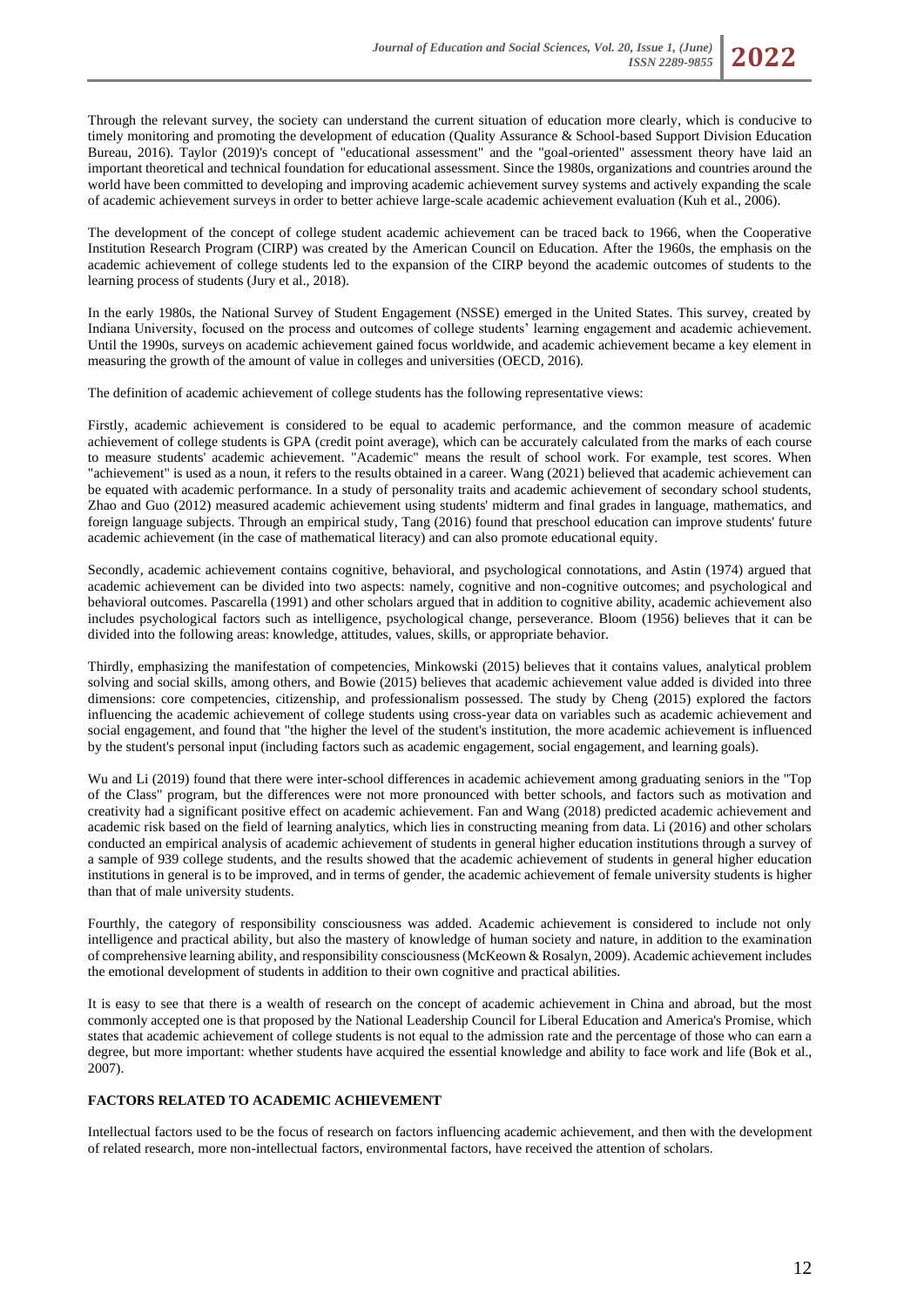

Alexander (1935) believes that non-intellectual factors should be valued and have the same effect on learners' academic achievement as intellectual factors. In contrast to this view, Wechsle (1950) argued that non-intellectual factors include both temperament and personality, and focused more on personality factors in between; Li (1997) developed the Non-Intellectual Factors Questionnaire for Primary and Secondary School Students, which the content includes 11 diagnostic measures of nonintellectual factors, such as achievement motivation, interaction motivation, cognitive interest, and motivation to win. The factors of achievement motivation and motivation to win have more influence on students' learning activities than other non-intellectual factors.

A review of the relevant literature reveals that scholars' research on the factors influencing academic achievement can generally be divided into two main areas: individual student characteristics and external environmental factors. Studies on students' individual characteristics such as Wang (2000), Zhang (2005) and Wang (2013) argue that students' internal motivation has a significant impact on students' academic achievement.

Zeng (2009) explored the influence of self-efficacy on students' academic achievement based on self-efficacy theory. Wu and Li (2010) found that students' intrinsic motivation, gender and creative tendencies have significant positive effects on academic achievement, and a few scholars have explored the influence of personality on students' academic achievement.

Research on the external environment can be divided into two main aspects: the family environment and the school environment. For example, Zhang and Zhao (2012), Wang Nyan (2017) and Yu and Yu (2020) explored the influence of parents' investment in their children's education, parent-child interaction and family economic status on students' academic achievement from the perspective of family environment and cultural capital, and Chen (2015) argued that teachers are always an important factor influencing students' academic achievement, specifically, teacher expectations, teacher efficacy, some teaching behaviours, teacher professional development practices, some personal characteristics of teachers, teacher styles, and teacher-student relationships all have significant effects on students' academic achievement. In another study on teacher-student relationships, it was found that both positive and negative teacher-student relationships affected students' engagement and academic achievement, and that negative teacher-student relationships even had a significant positive predictive effect when students struggled with learning. In contrast, studies on the influencing factors of postgraduate academic achievement focus on mentorship, financial support policies, study motivation, and family background. For example, Wang (2015) analysed the influence of mentoring style, frequency and content of mentoring on graduate students' academic performance from the perspective of mentoring, while some other researchers explored its relationship with graduate students' academic achievement based on the perspective of financial aid policy. For example, Liu (2016) used the structural-functional model as the theoretical basis to explore the influence paths of grant-based funding, self-help funding and deferred payment funding on graduate students' academic achievement, Li (2017) studied the influence mechanism of graduate student funding policies on graduate students' academic achievement by constructing a relationship model between graduate students' academic achievement and funding policies, in addition, Ling and Wang (2018), based on a qualitative study verified that graduate student motivation, mentor guidance, peer effects and family background jointly act on graduate students' academic achievement. A small number of scholars have also explored the impact of mode of entry on postgraduate academic achievement.

## Individual external influences:

(1) Social network factors, including peer, interpersonal, and social interaction factors. Wang (2020) found that there is a significant difference in academic achievement among small groups of university students, that is, there is some degree of consistency in academic achievement within small groups of university students.

In other words, there is a certain degree of consistency in academic achievement within small groups of university students, and students with good academic performance will interact closely with their peers who also have good academic performance, forming a small group within the class with higher academic achievement; and vice versa. Zhang (2020) found that peers influence each other's learning attitudes, motivation and engagement behaviour, and that similarity in intrinsic motivation and behaviour for learning also leads to similarity in academic achievement between peers, with close friends are important influences on an individual's academic development.

(2) Family factors, including parental involvement, family interaction styles, family cultural capital, and the environment of the community in which they live. According to Liu (2018), parenting practices of families are inextricably linked to students' academic achievement. Liu (2018) found that the community environment in which students' families live affects students' academic achievement, that children in rural communities have lower language application skills than those in urban communities, and that the nature of the community significantly and positively influences parental involvement in education and parents' educational expectations.

(3) School factors, including teacher delivery style, teacher-student relationship, school support, and school information technology level. Gong (2019) found that the level of information technology in schools was not fully linearly related to students' academic achievement, i.e. low to medium levels of information technology could promote students' academic achievement, and while high levels of information technology had a hindering effect on students' academic achievement.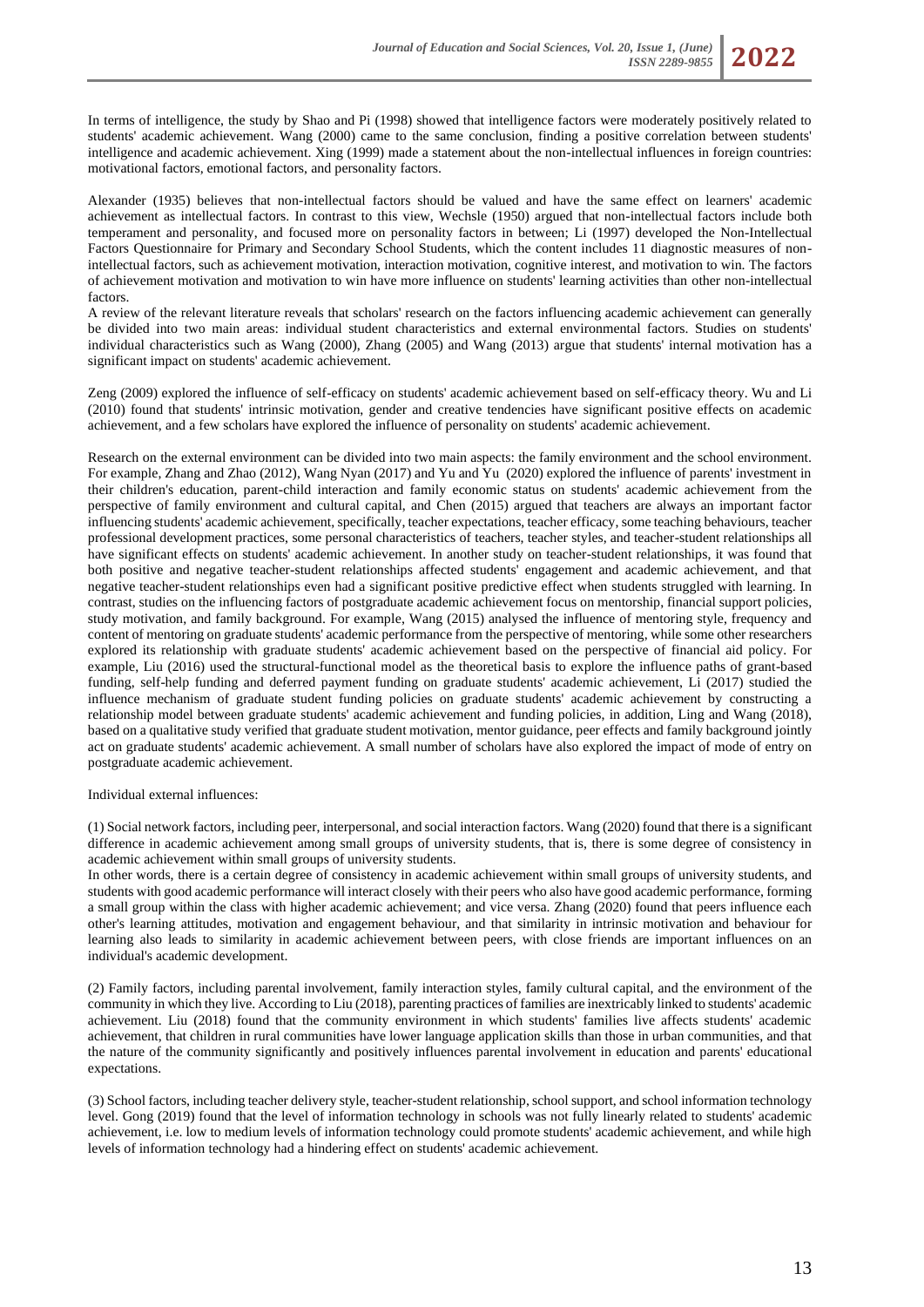## **STUDIES ON ACADEMIC ACHIEVEMENT**

Broadly speaking, academic achievement is a result of the subjective and objective assessment of learners through school teaching or self-study, which is a more permanent behavioural outcome, but which can also accumulate over time. In a narrower sense, academic achievement is defined as a record of learning in school subjects or the average academic performance in each subject studied (Zhang, 2010). It is a reflection of the learning outcomes achieved during the schooling period, and it is also a goal to be achieved by the student in learning education. For teachers, academic achievement enables them to identify their own shortcomings in the teaching process, to improve the quality of their teaching, to improve their teaching methods, and to make appropriate adjustments to their teaching methods (Stabback & Philip, 2016).

They can also make appropriate adjustments to their teaching style. The assessment of student achievement is therefore an essential part of the teaching and learning process in schools (Fisher & Bandy, 2019). It measures the specific results of teachers' teaching as well as the learning outcomes of students. Therefore, for many disciplines such as psychology, society and education, the study of academic achievement and the factors that influence it has always been an important proposition in their research (Leicht et al., 2018).

A review of previous literature on topics such as factors influencing differences in academic achievement has been identified:

In terms of subjects, the main subjects of research on the influences of academic achievement include low achievers and all students with different levels of academic achievement; in addition, there are many different types of research on high achievers, and the types of research on the influences of academic achievement can be divided into correlational, causal, descriptive and exploratory studies. The studies focus on analysing and aggregating survey data, and then carefully describing a phenomenon or theme that causes an impact on academic achievement, further attempting to identify the causal and correlational relationships that exist between variables and variables, using research methods that include both non-empirical and empirical studies (Loeb et al., 2017). As far as research methods are concerned, they can be divided into two types: quantitative research and qualitative research. The discursive approach also falls under the category of qualitative research. In terms of research content, there are many different starting points for studying the factors influencing academic achievement, including intervention studies and surveys of current conditions. In terms of the detailed classification of influencing factors, they can also be divided into social and individual factors. Individual factors include, firstly, cognitive factors, such as the use of learning strategies and methods, the accumulation of knowledge and individual intelligence, and secondly, non-cognitive factors, such as learning efficacy, self-concept, motivation and individual traits. Social factors include, firstly, family factors such as parental expectations, parental involvement and educational style, but also parental literacy, economic status and family structure; secondly, school factors such as peer relationships, classroom climate, teaching style and teacher expectations; and finally, regional factors such as community resources, religious beliefs and ethnicity.

#### **STUDIES ON ACADEMIC ACHIEVEMENT OUTSIDE CHINA**

The concept of "academic achievement of students in higher education" first emerged in the United States in the evaluation of students' abilities at Stanford University, dating back to around 1930, and then began to be widely used in higher education institutions around the world ((Kuh et al., 2006)). The I-E-O model was developed by Astin after 1960, which considered the relationship between the "environment", "inputs" and "outputs" of higher education to be interactive (Astin, 1993). Since then, Astin has developed the concept of student engagement, in which students are expected to actively participate in school activities in order to achieve better learning outcomes, and student learning is the total process of student engagement. The more energy students put into meaningful activities, the more knowledge they will gain. The effectiveness of student engagement is an important indicator of the quality of university education (Coates, 2005). The American scholar J. Coleman, in 1966, surveyed and studied nearly 4,000 colleges and universities and noted that student academic achievement was up to 70 per cent of the total quality of education. This report, known in educational history as the Coleman Report, caused a public outcry, leading the public to question the quality of higher education and to rethink the important role that student achievement plays in the assessment of higher education activities (Coleman, 1966). In terms of the actual factors influencing the academic achievement of university students, it is still common for scholars abroad to study this area, with institutional influence theory being a typical representative. Early on, institutional influence theory suggested that two of the more important factors influencing individual students were student behavior and institutional characteristics (Jabeen & Rafiuddin, 2015). McLean and Saunders' (1983) work emphasized that academic achievement should be defined in strict legal terms and that it should be integrated into the effectiveness of higher education. Pace (1982) argues that universities have an important responsibility for student development, such as providing adequate resources and facilities for student learning and development, as well as more incentives for students.

Smart and Toutkoushian (2001) show that the effect on student achievement varies according to the type of school, with schools own doctoral programmers having a greater impact on student achievement than schools with ordinary programs. Pike et al. (2003), based on a model of the relationship between academic achievement, individual student characteristics and the creation of a school level, showed that individual student characteristics had a more significant effect on academic achievement than the school level, such as evaluation, classroom behavior and academic achievement. In her doctoral dissertation, Flynt (2008) scrutinizes the relationship between teacher evaluation, classroom behavior and academic achievement.

In terms of academic achievement assessment mechanisms, in recent years, international instruments for assessing the academic achievement of university students have been diversified, with more than twenty-seven instruments developed by researchers in various countries, depending on the target population and the content of the assessment. The National Survey of Student Engagement (NSSE) is now the most commonly used questionnaire in the United States to assess the specific effects of students'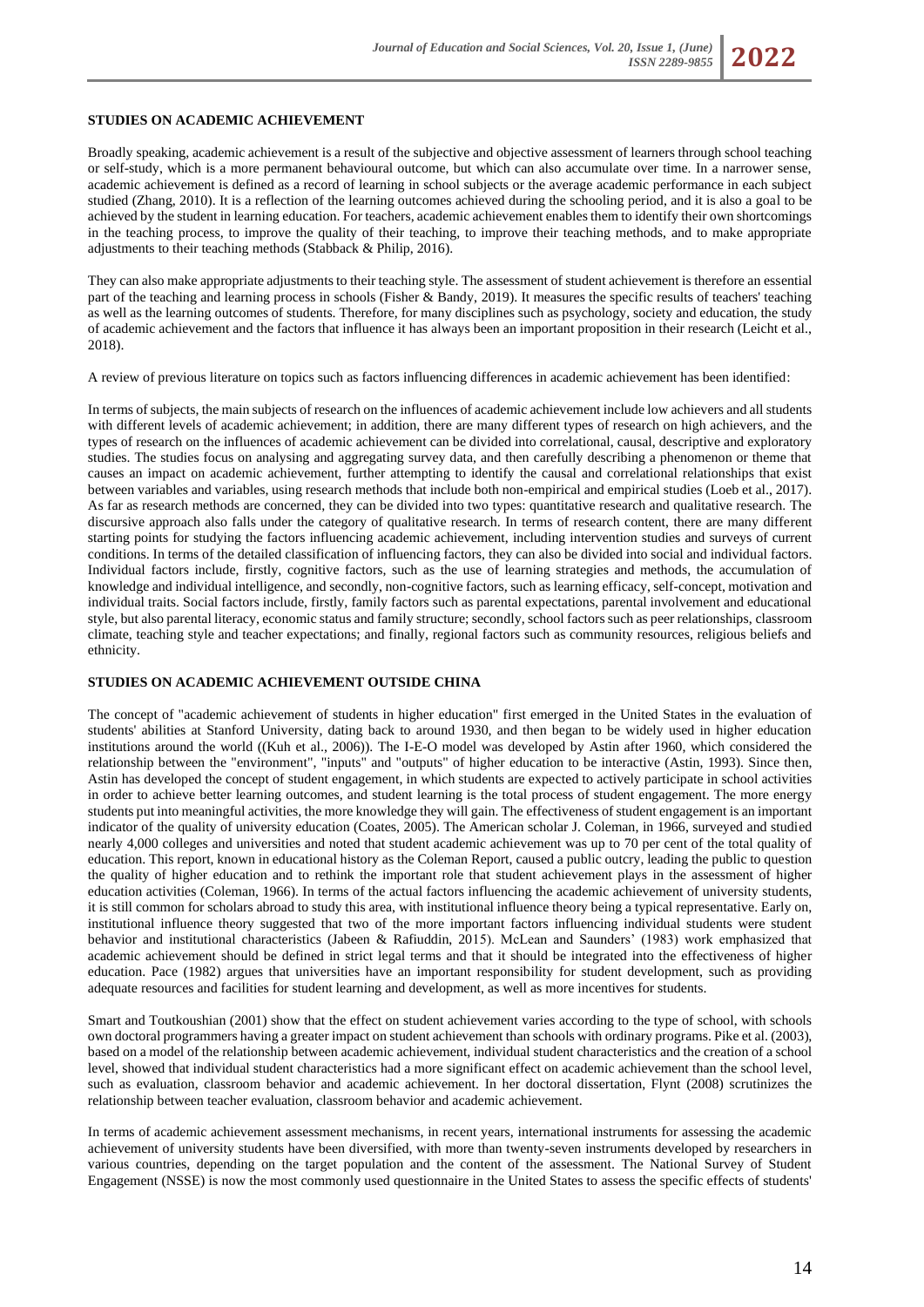

# **STUDIES ON ACADEMIC IN CHINA**

From the perspective of conducting research on factors that influence students' academic achievement, Chinese scholars have conducted multifaceted research in this area, drawing on relevant measures from abroad. Zhu and Arnold (2014) de examined the direct and indirect effects of various types of student engagement such as after-school activities, social-emotional, learning emotions and learning behaviors on students' growth and development. From Ma and Wang (2002) research, it is known that maintaining a positive interpersonal relationship between teachers and students can help students to improve their academic achievement. In general, students with high academic achievement are more likely to receive encouragement and praise from their teachers and to gain the admiration of their peers, which helps them in their studies. Conversely, students with low academic achievement are often belittled by their peers and teachers do not have high expectations of them, and are harsher or more indifferent to them, which seriously undermines their motivation to learn. The results of Sun and Ding (2011) show that there is a moderate range of extra-curricular engagement in terms of self-learning and extra-curricular activity participation, and that the impact on students' overall development is marginal, with extra-curricular activity participation, active classroom participation and extra-curricular self-learning having different impacts on all aspects of students' development, mainly in terms of direction and degree of impact. Moreover, the impact of extracurricular self-learning and extracurricular participation on students' development varies by school type.

According to Zhou and Zhang (2006), whether it is the neurological type, the general ability complex, or the specific abilityreasoning, which tends to be physiological, the general ability complex tends to be more efficient, these all have a direct impact on the academic achievement of junior high school students. In terms of the overall academic performance of junior secondary students in the three main subjects, whether in terms of individual subject scores or total scores, students in the higher grouping have significantly higher academic performance than those in the lower grouping. They also scored significantly higher than students in the lower subgroups at the beginning and at the end of their junior year. Wang (2008) summarized the research findings on the academic achievement of primary and secondary school students in China, dividing them into different types of studies, namely descriptive studies, exploratory studies and causal or correlational studies.

The studies are classified according to the type of research: descriptive, exploratory and causal or correlational, and according to the method of research: quantitative research, qualitative research and "discursive" research, which is classified by the authors. The study population includes all pupils, including those with special needs, such as academically gifted children, intellectually disadvantaged children, children with learning difficulties and underachievers.

Special groups of students, such as academically gifted children, mentally retarded children, children with learning difficulties and academically underachieving children, have received much attention (Ford, 1994).

Most of the research has been conducted on individual factors, with non-cognitive factors accounting for the majority of the research. Zhang and Zhu (2009) study the financial situation of university students, showing that students who spend more on daily living expenses are less successful in school. Students from well-off families are always optimistic about employment and survival after graduation, so they do not spend much time on their studies, and therefore their academic achievement is lower.

Liu (2010) conducted a study on university students and found that students' self-efficacy is closely related to academic achievement and that parenting styles have a corresponding impact on students' self-efficacy, which in turn affects their academic achievement. Feng and Xu (2015) conducted a study on left-behind junior high school students and found that school environment can significantly affect students' academic achievement, and at the same time, school environment also affects students' psychological state, thus indirectly affecting students' academic achievement. Bao (2010) found that the academic qualifications, learning commitment, learning behavior and family economic background of university students are diverse and heterogeneous; the academic achievement of university students is not only determined by the organizational attributes of the university they live in, but also influenced by their own learning commitment, communication and interaction with teachers and peers, the quality of teaching and learning in the university, and the basic characteristics of students.

Pan and Gao (2017) conducted a survey on college students in a university in Henan Province by random sampling, and the survey results showed that college students' learning adaptation and dormitory interpersonal relationship could positively predict academic achievement, while the learning adaptation factor played a mediating role in the interaction between dormitory interpersonal relationship and academic achievement. Zhang (2013) conducted a questionnaire survey on 531 university students in Wuhan University, and found that academic goals and autonomy were closely related to academic achievement, and that clear academic goals could effectively improve academic achievement. Bowie (2010) used SEM structural equation modelling to model the influence of student engagement in Chinese universities. The results demonstrated that students' active participation in academic engagement can effectively improve academic achievement.

Most of the existing research has looked at family reasons and aspects of student development, but there is little research on the school environment and there is a lack of comprehensive research on the school environment in general.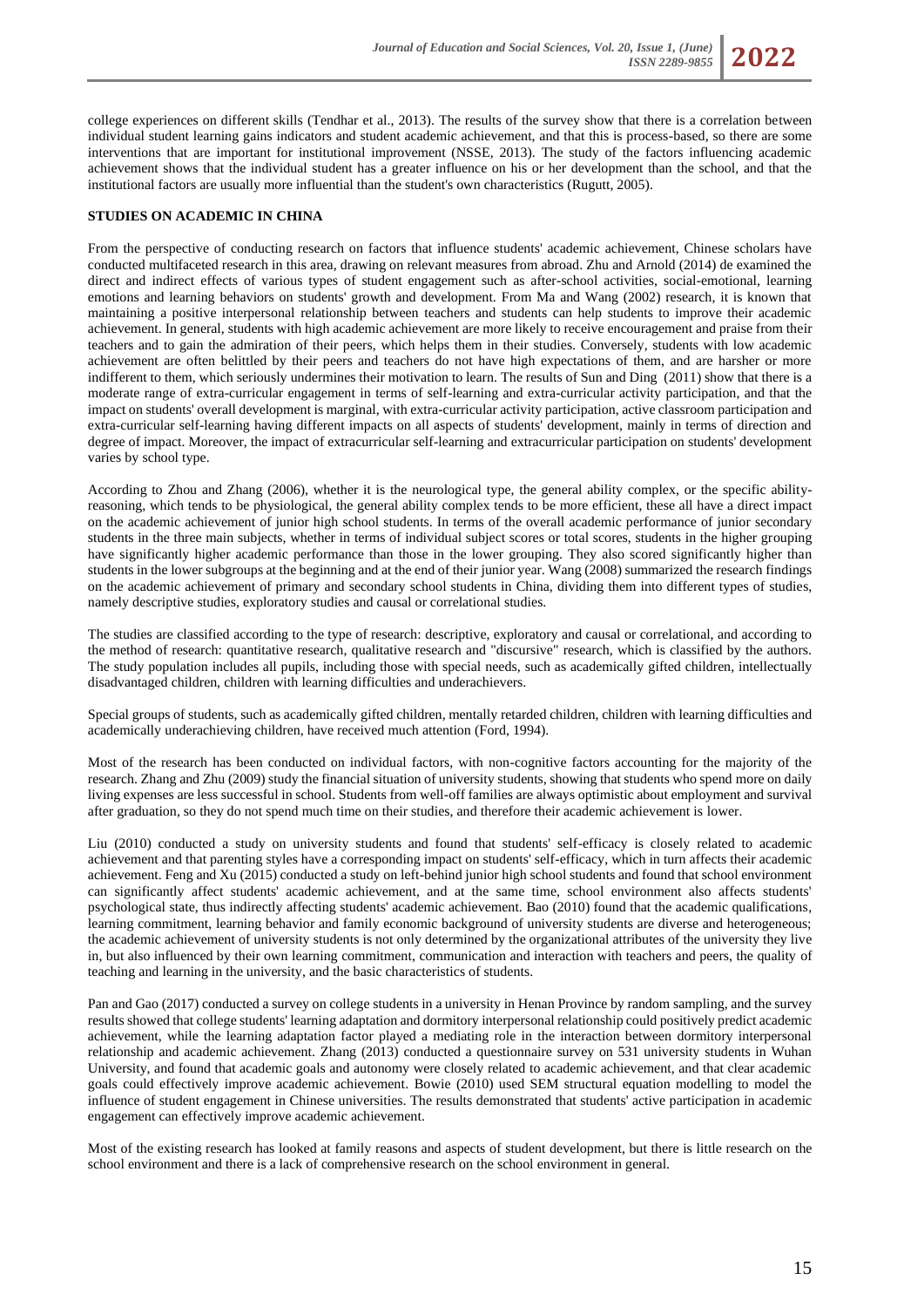

#### **MEASUREMENT OF ACADEMIC ACHIEVEMENT**

Academic achievement is an enduringly popular area of research worldwide, which has led to a rich body of structural constructs and research findings (Tremblay et al., 2012). PISA (Program for International Student Assessment), run by the Organization for International Economic Co-operation and Development, and TIMSS (Trends in International Measurement in Mathematics and Science) and PIRLS (Progress in International Reading Literacy Study), run by the International Association for the Evaluation of Educational Achievement, are some of the better known large-scale academic achievement assessment programmers (Eivers, 2010). TIMSS and PIRLS focus on students' understanding, application and reasoning skills, with TIMSS measuring academic achievement in mathematics, initially in three dimensions: content, performance expectations and opinion (Mullis & Martin, 2012). The TIMSS measures students' academic achievement in mathematics, initially in three dimensions: content, performance expectations and opinions, but later in two dimensions: content and cognition; and the PIRLS measures students' reading literacy in three dimensions: purpose, process and behavior and attitudes (Mullis & Martin, 2019). In addition to international organizations, countries around the world have developed systems to measure academic achievement in order to better promote the development of students' abilities and literacy, such as the National Assessment of Educational Progress (NAEP) in the USA and the Compulsory Education Quality Analysis and Evaluation Feedback System project in China (Alexander, 2018).

However, most of these systems focus on students at primary and secondary school levels, and very few specifically investigate the academic achievement of higher vocational college students. In practice, some studies have directly measured the academic achievement of college students using academic performance as an indicator. However, more studies have constructed multidimensional and multi-level structural models to investigate students' academic achievement. Based on the three dimensions of academic achievement, competence development and self-concept, Jia (2019) further subdivides academic achievement into major grades, study attitudes, general studies grades, overall grade ranking, professional skills, study methods, study habits and academic future planning; while competence development refers to various qualities beyond academic achievement and is divided into five dimensions, including problem solving, communication and coordination, information technology use, organizational leadership and Self-concept refers to the experience and perception of one's own existence, including the correct understanding of oneself, satisfaction with the current situation of life, satisfaction with family happiness and attribution of achievement, etc. From these aspects, the academic achievement level of university students is measured comprehensively. Li et al., (2019) measured the academic achievement level of university students through four dimensions: interpersonal facilitation, cognitive ability to learn, self-management ability and communication ability.

College and graduate students are assessed differently from elementary and junior high schools because of the diversity of content and assessment methods. For example, in the United States, standardized tests such as the CLA (Collegiate Learning Assessment) are mainly used to measure the critical thinking skills, problem-solving skills and analytical reasoning skills of university students, and the SERU-S self-assessment report of the University of California is able to obtain a broader range of academic achievement measures by using a method that allows students to self-assess (Douglass, 2012). Chinese scholars Li and Yang (2016) developed a college student academic achievement measurement scale with high reliability and validity from five components: college students' learning cognitive ability, communication ability, interpersonal facilitation, problem-solving ability and self-management ability. Cai and Cao (2019) measured "students' academic experience before enrollment, university-level coursework, university after-school activities, evaluation of institutional courses and teaching services, student development and basic information" to study the performance and variance analysis of college students' academic value-added, and Wu and Li (2019) measured "knowledge and ability" from two dimensions. This scale consists of four subscales measuring four dimensions: academic contribution, task performance, interpersonal facilitation and social comparison.

## **REFERENCES**

- Akturk, A. O., & Ozturk, H. S. (2018). Teachers' TPACK Levels and Students' Self-efficacy as Predictors of Students' Academic Achievement.
- Alhadabi, A., & Karpinski, A. C. (2020). Grit, self-efficacy, achievement orientation goals, and academic performance in University students. International Journal of Adolescence and Youth, 25(1), 519-535.
- Ansong, D., Eisensmith, S. R., Okumu, M., & Chowa, G. A. (2019). The importance of self-efficacy and educational aspirations for academic achievement in resource-limited countries: Evidence from Ghana. Journal of adolescence, 70, 13-23.
- Astin, A. W. (1984). Student involvement: A developmental theory for higher education. Journal of college student personnel, 25(4), 297-308.
- Bal-Taştan, S., Davoudi, S. M. M., Masalimova, A. R., Bersanov, A. S., Kurbanov, R. A., Boiarchuk, A. V., & Pavlushin, A. A. (2018). The impacts of teacher's efficacy and motivation on student's academic achievement in science education among secondary and high school students. EURASIA Journal of Mathematics, Science and Technology Education, 14(6), 2353-2366.
- Barni, D., Danioni, F., & Benevene, P. (2019). Teachers' self-efficacy: The role of personal values and motivations for teaching. Frontiers in psychology, 10, 1645.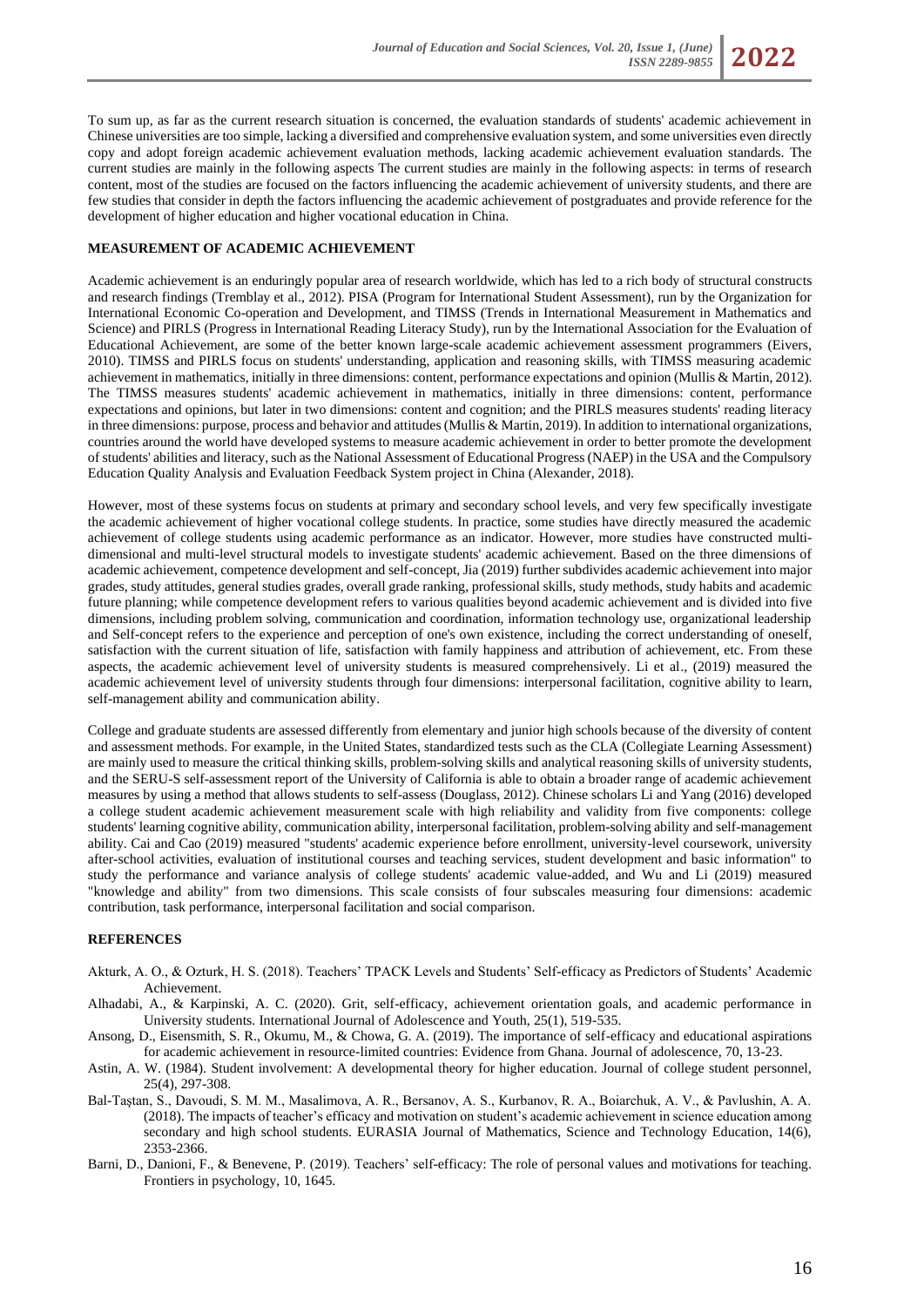Bei, Dunrong, & Yi, Mengchun. (2018). Trends in Universal Access and World Higher Education Development Patterns - An Analysis Based on Relevant Data from the UNESCO Institute for Statistics. Educational Research, 4.

- Brookhart, S. M., Guskey, T. R., Bowers, A. J., McMillan, J. H., Smith, J. K., Smith, L. F., ... & Welsh, M. E. (2016). A century of grading research: Meaning and value in the most common educational measure. Review of Educational Research, 86(4), 803-848.
- Cao, Y., Gao, J., Lian, D., Rong, Z., Shi, J., Wang, Q., ... & Zhou, T. (2018). Orderliness predicts academic performance: behavioural analysis on campus lifestyle. Journal of The Royal Society Interface, 15(146), 20180210.

China in 2030: Building a modern, harmonious, creative and high-income society [M]. 2013.

- Eivers, E. (2010). PISA: ISSUES IN IMPLEMENTATION AND INTERPRETATION. The Irish Journal of Education / Iris Eireannach an Oideachais, 38, 94–118.
- El-Adl, A., & Alkharusi, H. (2020). Relationships between self-regulated learning strategies, learning motivation and mathematics achievement. Cypriot Journal of Educational Sciences, 15(1), 104-111.
- Gana, C. S., Christian, S. U., & Terpase, A. A. (2019). Students' psychological predictors of academic achievement in physics.
- Gao, F., & Zhang, P. (2020). Performance Evaluation of Industry-Education Integration in Higher Vocational Colleges: An Evidence from China. International Journal of Emerging Technologies in Learning (iJET), 15(23), 208-219.
- Gordan, M., & Amutan, K. I. (2014). A Review of BF Skinners Reinforcement Theory of Motivation. International Journal of Research in Education Methodology, 5(3), 680-688.
- Gutiérrez, M., & Tomás, J. M. (2019). The role of perceived autonomy support in predicting university students' academic success mediated by academic self-efficacy and school engagement. Educational Psychology, 39(6), 729-748.
- Hayat, A. A., Shateri, K., Amini, M., & Shokrpour, N. (2020). Relationships between academic self-efficacy, learning-related emotions, and metacognitive learning strategies with academic performance in medical students: a structural equation model. BMC medical education, 20(1), 1-11.
- http://en.moe.gov.cn/features/2021TwoSessions/Reports/202103/t20210323\_522026.html
- Jungert, T., Hubbard, K., Dedic, H., & Rosenfield, S. (2018). Systemizing and the gender gap: examining academic achievement and perseverance in STEM. European Journal of Psychology of Education, 1-22.
- Kim, L. E., Dar-Nimrod, I., & MacCann, C. (2018). Teacher personality and teacher effectiveness in secondary school: Personality predicts teacher support and student self-efficacy but not academic achievement. Journal of Educational Psychology, 110(3), 309.
- Komarraju, M., & Nadler, D. (2013). Self-efficacy and academic achievement: Why do implicit beliefs, goals, and effort regulation matter?. Learning and individual differences, 25, 67-72.
- Lamas, H. A. (2015). School Performance. Journal of Educational Psychology-Propositos y Representaciones, 3(1), 351-385.
- Liu, X., Gao, X., & Ping, S. (2019). Post-1990s college students academic sustainability: the role of negative emotions, achievement goals, and self-efficacy on academic performance. Sustainability, 11(3), 775.
- Mahasneh, A. M., & Alwan, A. F. (2018). The Effect of Project-Based Learning on Student Teacher Self-efficacy and Achievement. International Journal of Instruction, 11(3), 511-524.
- Malkoç, A., & Kesen Mutlu, A. (2018). Academic self-efficacy and academic procrastination: Exploring the mediating role of academic motivation in Turkish university students.
- Malkoç, A., & Kesen Mutlu, A. (2018). Academic self-efficacy and academic procrastination: Exploring the mediating role of academic motivation in Turkish university students.
- Mantasiah, R. (2018, June). Pay It Forward Model in Foreign Language Learning to Increase Student's Self Efficacy and Academic Motivation. In Journal of Physics: Conference Series(Vol. 1028, No. 1, p. 012178). IOP Publishing.
- Manzano-Sanchez, H., Outley, C., Gonzalez, J. E., & Matarrita-Cascante, D. (2018). The influence of self-efficacy beliefs in the academic performance of Latina/o students in the United States: A systematic literature review. Hispanic Journal of Behavioral Sciences, 40(2), 176-209.
- NouroddinYousofi, A. A. (2018). Reflective Thinking, Self-efficacy, Self-esteem and Academic Achievement of Iranian EFL students. The Link between Social Interaction with Adults and Adolescent Conflict Coping Strategy in School Context, 68-89.
- Olivier, E., Archambault, I., De Clercq, M., & Galand, B. (2019). Student self-efficacy, classroom engagement, and academic achievement: Comparing three theoretical frameworks. Journal of youth and adolescence, 48(2), 326-340
- Rafiola, R., Setyosari, P., Radjah, C., & Ramli, M. (2020). The Effect of Learning Motivation, Self-Efficacy, and Blended Learning on Students' Achievement in The Industrial Revolution 4.0. International Journal of Emerging Technologies in Learning (iJET), 15(8), 71-82.
- Rhew, E., Piro, J. S., Goolkasian, P., & Cosentino, P. (2018). The effects of a growth mindset on self-efficacy and motivation. Cogent Education, 5(1), 1492337.
- Shi, Jing-Huan. (2017). Towards 2030: The road to modernization of higher education in China. Education and Culture Forum, 9(5), 139-139.
- Trow, M. (1973). Problems in the transition from elite to mass higher education.
- Tus, J. (2020). Self–Concept, Self–Esteem, Self–Efficacy and Academic Performance of the Senior High School Students. International Journal of Research Culture Society, 4(10), 45-59.
- Ugwuanyi, C. S., Okeke, C. I., & Ageda, T. A. (2020). Psychological Predictors of Physics Learners' Achievement: The Moderating Influence of Gender. Cypriot Journal of Educational Sciences, 15(4), 834-842.
- Usher, E. L., Li, C. R., Butz, A. R., & Rojas, J. P. (2019). Perseverant grit and self-efficacy: Are both essential for children's academic success?. Journal of Educational Psychology, 111(5), 877.
- Valencia-Vallejo, N., López-Vargas, O., & Sanabria-Rodríguez, L. (2018). Effect of Motivational Scaffolding on E-Learning Environments: Self-Efficacy, Learning Achievement, and Cognitive Style. Journal of educators online, 15(1), n1.

Bloom, B. (1956). Bloom's taxonomy.